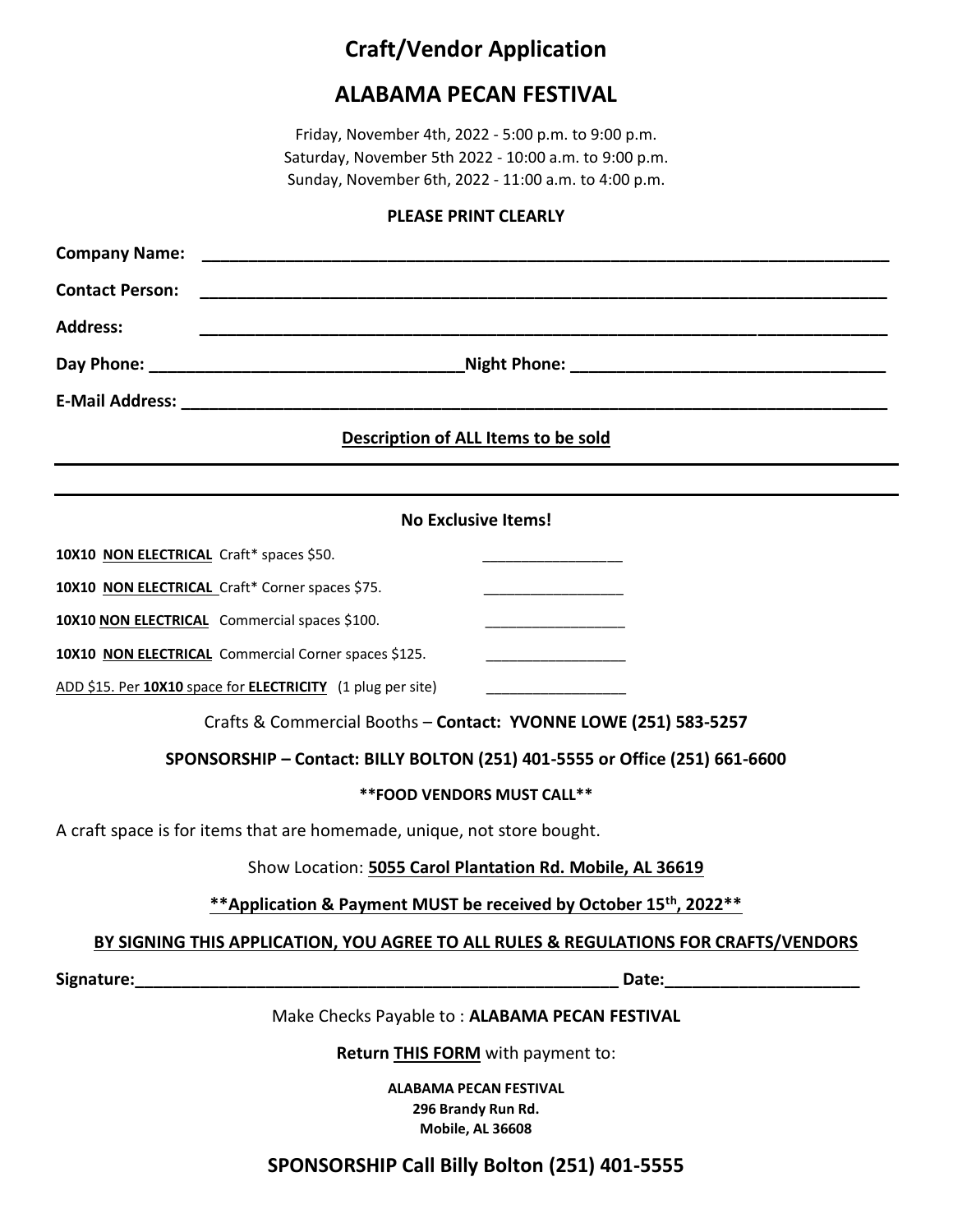## **Annual Alabama Pecan Festival**

# **5055 Carol Plantation Rd.**

## **Mobile, Alabama 36619**

## **Website: [www.alabamapecanfestival.com](http://www.alabamapecanfestival.com/)**

Friday, November 4th, 2022 - 5:00 p.m. to 9:00 p.m. Saturday, November 5th 2022 - 10:00 a.m. to 9:00 p.m. Sunday, November 6th, 2022 - 11:00 a.m. to 4:00 p.m.

# **RULES**

# Registration will open at 7:00 am on Friday Nov 4<sup>th</sup> for Vendor

Check – in, and to direct you to your space. Please set up your booth within your space. **NO OVERHANGS.**

Vendors are responsible for all sales tax – both collection and payments.

- **NO alcohol is allowed.**
- Vendors may set up their booth on the morning of Nov 4<sup>th</sup> starting at 8:00 am – and must be completed by 3:00 pm.
- All vendors must have vehicles moved from Festival grounds by 3:30 pm on Nov 4<sup>th</sup>. **ABSOLUTELY NO vehicles allowed** on festival grounds during festival hours unless pre-approved by Events Coordinator (Registration).
- All vendors **MUST** check in with the Event's Coordinator (Registration) before set-up
- All vendors are required to have a minimum of \$1,000,000. Liability Insurance Policy, a copy of your Insurance Policy must be mailed in with your application and payment.
- All booth spaces will be assigned by Event's Coordinator.
- Make Check, Cashier's Check, or Money Order payable to: